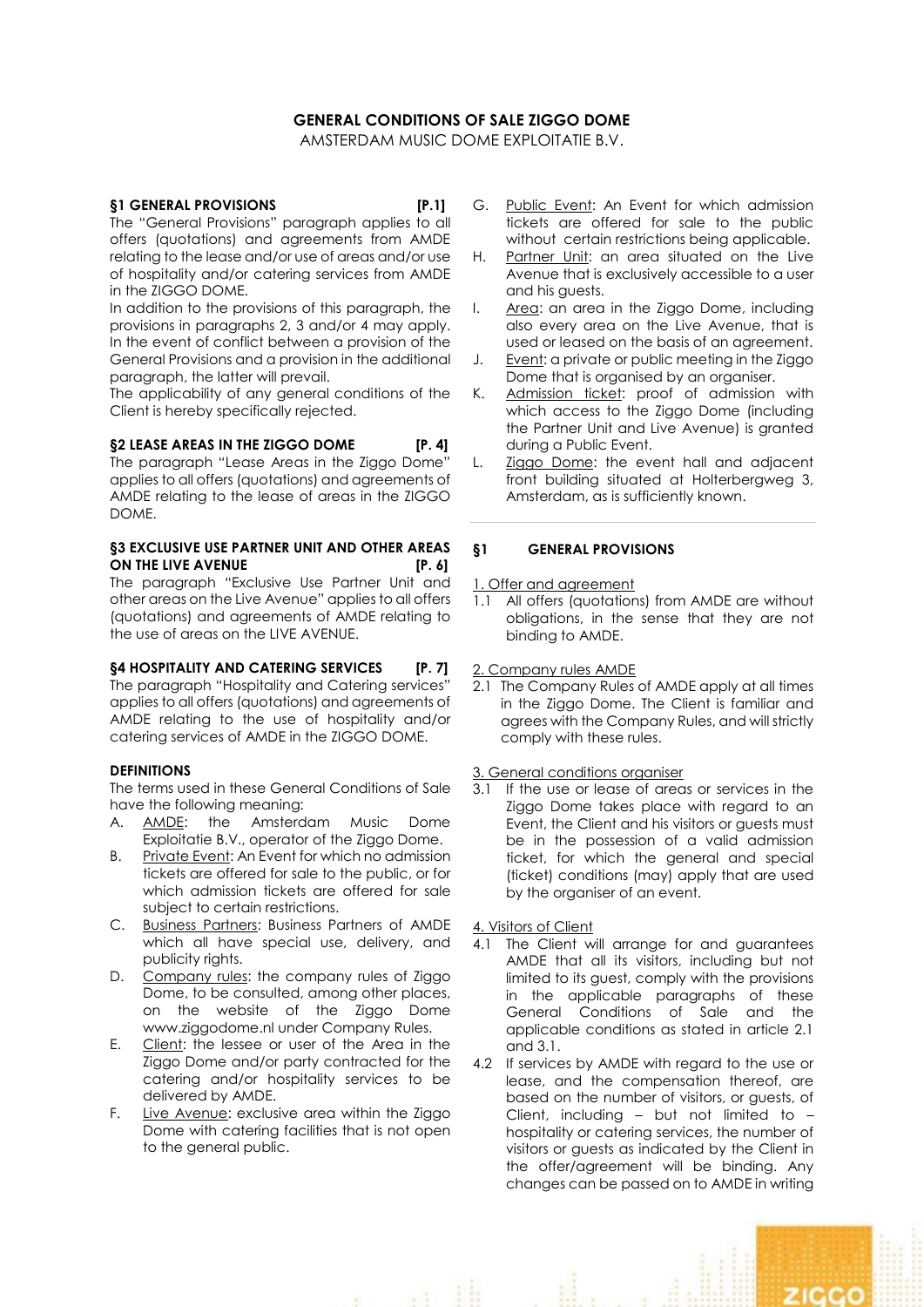(including e-mail) no later than five (5) days prior to the date of the lease or use. After this term, any changes can no longer result in a decrease of the compensation as agreed in the offer/agreement.

## 5. Designated persons AMDE and subcontracting

- 5.1 If so required for a correct execution of tasks, the persons engaged or designated by AMDE, where on duty, will at all times have access to the Area.
- 5.2 AMDE is entitled to partially or entirely subcontract the delivery of services to be performed under the agreement to one or more third parties.
- 5.3 If AMDE involves one or more third parties in the delivery of the services, Section 6:76 CC does not apply. Any liability of AMDE based on Sections 6:170 and/or 6:171 and or 6:172 CC is excluded, unless the damage is the result of intent or deliberate recklessness on the part of the management of AMDE.

## 6. Payment conditions AMDE

- 6.1 If the Client does not make use of the Area and/or service during the agreed period, the Client will nevertheless owe the agreed compensation.
- 6.2 Cleaning services from ADME relating to the use of the Area and/or service are additional and based on actual costs and invoiced afterwards to the Client, unless otherwise agreed.
- 6.3 If the agreed term is exceeded, AMDE will have the right to invoice all resulting costs to the Client, including (but not limited to) the personnel costs, according to the regular rates of AMDE.
- 6.4 Unless otherwise agreed in writing, Client is obligated to pay to AMDE the invoice within 10 days of its date, either by deposit or transfer to a bank account as indicated by AMDE. Client is not entitled to suspension, discount, deduction or setoff a claim Client has or thinks to have on AMDE. Upon exceeding any payment term, AMDE has the right to charge Client an interest of 2% per month over the amounts owed counting from the due date of the invoice.
- 6.5 All payment terms determined by AMDE and mentioned in the agreement or otherwise are subject to notice of default. In the event of failure to pay in time and/or in full, the Client will be in default by operation of law and AMDE will have the right to terminate the agreement effective immediately and out-ofcourt and keep already made payments as compensation, without prejudice to the right of AMDE to claim compensation. For such a

case, Parties hereby agree that said compensation will at least equal the agreed compensation, plus the additional costs such as included in the offer/agreement, including but not limited to any agreed costs for memberships, hospitality and/or catering. In such case, AMDE is also entitled to turn the collection of the amounts owed by the Client over and charge the Client for all extrajudicial costs, with a minimum of 10% of the amount owed.

6.6 Payments made by the Client during the period of being in default, will first be applied to pay the (extra)judicial costs and the agreed interest owed as under article 6.5, and then to the principal sum, even if the Client intends another use for the payment.

## 7. Cancellation charges

7.1 Upon cancellation of the lease or the use of the Area, the Client owes AMDE – depending on the moment the cancellation takes place – compensation in accordance with the following percentages:

*1 month in advance:* 

■ 0% of the agreed compensation + the costs owed by Client as included in the offer/agreement.

*< 1 month but > than 2 weeks in advance:* ■ 25% of the agreed compensation + the costs owed by Client as included in the offer/agreement.

*< 2 weeks but > 24 hours in advance:*

■ 50% of the agreed compensation + the costs owed by Client as included in the offer/agreement.

*< 24 hours in advance:*

■ 100 % of the agreed compensation + the costs owed by Client as included in the offer/agreement.

## 8. Liability AMDE

- 8.1 The total liability of AMDE for attributable failure in the performance of the agreement is limited to compensation for direct loss, provided that this liability is at all times limited to the invoice value of the performance, that caused the loss. 'Direct loss' as referred to in this article 8.1 is understood to mean exclusively:
	- (i) the reasonable costs the Client would have to make in order to have the performance of AMDE comply with the agreement. This loss will, however, not be compensated if the Client has terminated the agreement;
	- (ii) reasonable costs made to assess the cause and extent of the loss, in so far as the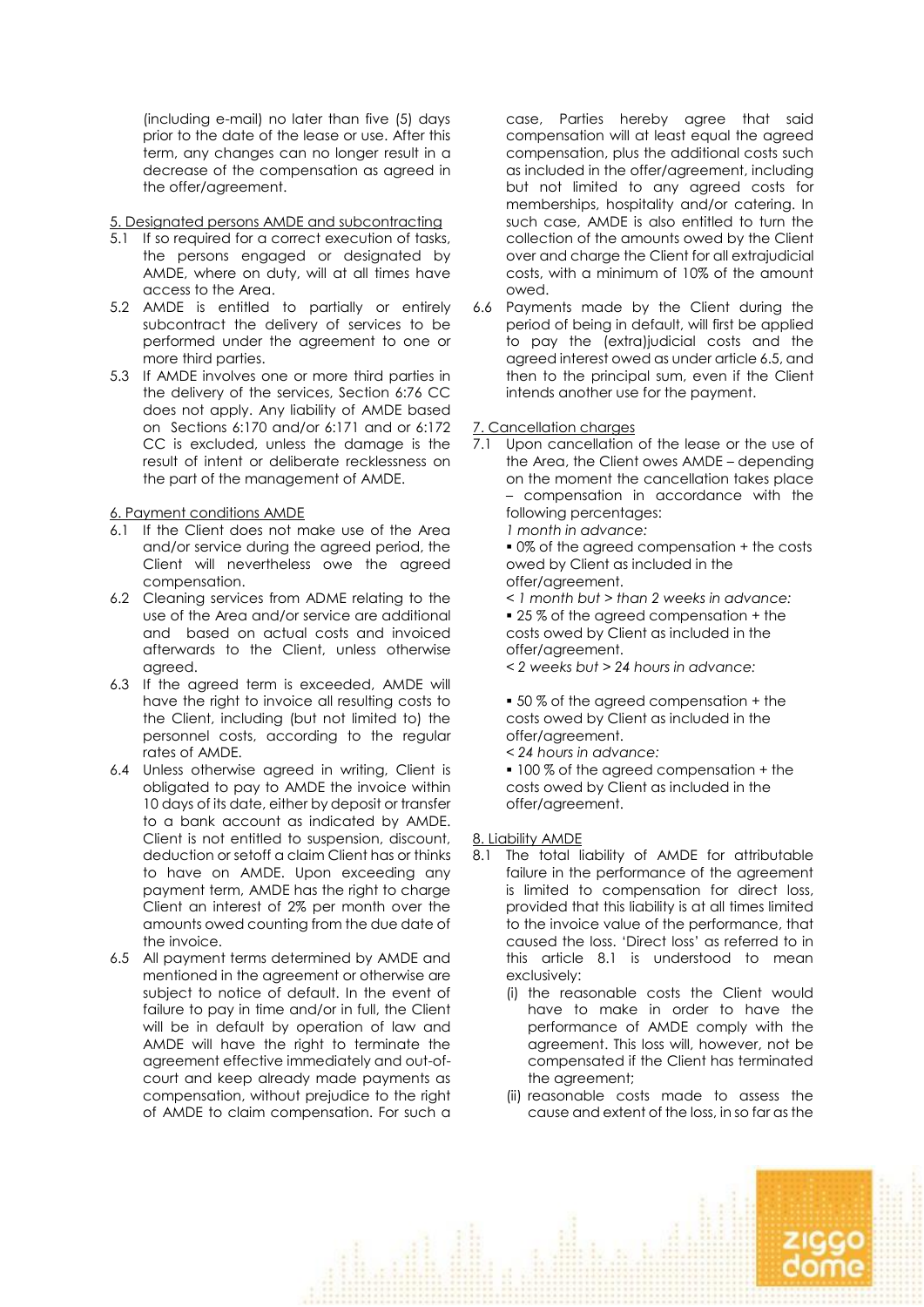assessment relates to the direct loss as defined in these conditions;

- (iii) reasonable costs, made to prevent or limit the loss, in so far as the Client shows that these costs have led to limiting the direct loss as defined in these conditions.
- 8.2 Liability of AMDE for indirect loss, including consequential loss, loss of profits, lost savings, and loss due to business interruption, is excluded.
- 8.3 The total liability of AMDE for loss other than based on attributable failure – is limited to the invoice amount of the performance, that caused the loss, and, in so far as the invoice value of the performance would be higher, this liability is at all times limited to the amount that would be paid out under the third-party liability insurance of AMDE.
- 8.4 AMDE is not liable for loss, theft, missing or damage to goods of the Client or third parties or harm to persons that are in the Ziggo Dome in connection with the lease or use. The Client indemnifies AMDE against any claims of third parties in this matter.
- 8.5 AMDE reserves the right to remove any goods from the Client or its visitors or guests that have been left behind, without AMDE being liable in this regard for loss or damage.
- 8.6 AMDE is not liable for any consequence of visible or invisible defects to the Area nor for damage caused by fire, weather, flow or failure of gas, oil, water and/or electricity. The Client indemnifies AMDE against any claims from third parties to this effect.
- 8.7 AMDE is, in the event of force majeure in the broadest sense of the word on the part of AMDE – including in any case one or more of the following circumstances: illness of, incapacity for work of, or failure by the artist(s) to meet the obligations, failure by (other) parties of AMDE to meet their obligations, government measures, transport difficulties, fire, strike, work interruption, epidemic, closing of the Ziggo Dome for security reasons, unreachability or inaccessibility of the Ziggo Dome, riot, circumstances of war or (threat of) a terrorist attack, national mourning due to the death of a member of the royal family or government, extreme weather, and all other circumstances beyond the control of AMDE towards the Client not liable for any damage and/or loss that may be the result of a force majeure situation.
- 8.8 The Client will indemnify AMDE against any claims from third parties with regard to damage and/or loss for which the Client is liable under these General Conditions of Sale. The Client will compensate AMDE for any damage, including any legal costs made by

AMDE, that may be the result of any thirdparty claims.

8.9 Except for the obligation included in the previous paragraphs, AMDE is not bound to pay any damages or compensation and will be entirely discharged in this respect.

### 9. VAT

- 9.1 All amounts in the agreement and annexes are excluding turnover tax.
- 9.2 For the collection of the turnover tax, parties consider this agreement as any other activity than lease as described in paragraph 7.2 of the Sales Tax decision - Delivery and lease of immovable property of 19 September 2013 (BLKB2013/1686M). Thus, the Client owes turnover tax on the agreed compensation. The Client must pay this turnover tax together with the terms of the agreed compensation and additional costs.
- 9.3 In case this agreement cannot be considered as another activity as described above, parties agree that AMDE will invoice the Client for turnover tax. Article 6a of the Turnover Tax (Implementation) Decree 1968 is hereby invoked. The Client must pay this turnover tax together with the terms of the agreed compensation and the additional costs. By signing the agreement, the Client declares to use the Area for activities for which there is a full or nearly full right of deduction of VAT. The Client is obligated to provide AMDE the start date of the fiscal year of the Client, prior to the period of use.
- 10. Complaints
- 10.1 The Client must immediately after discovery inform AMDE of any complaint about the Area or the services provided by AMDE and confirm it in writing within at least one (1) workday. If the Client fails to do so, then AMDE is deemed to have complied with its obligations in this respect. Further, AMDE is deemed to have complied with all its obligations if any written complaint has not been submitted within eight (8) days after the end of the period.
- 11. Termination
- 11.1 AMDE will have the right to entirely or partially terminate the agreement with the Client, without further notice of default or court intervention being required, or – at its own discretion – suspend further execution of the agreement if:
	- a. the Client fails to meet any obligation, which may ensue from the agreement;
	- b. the Client is declared insolvent and/or has filed a winding-up petition;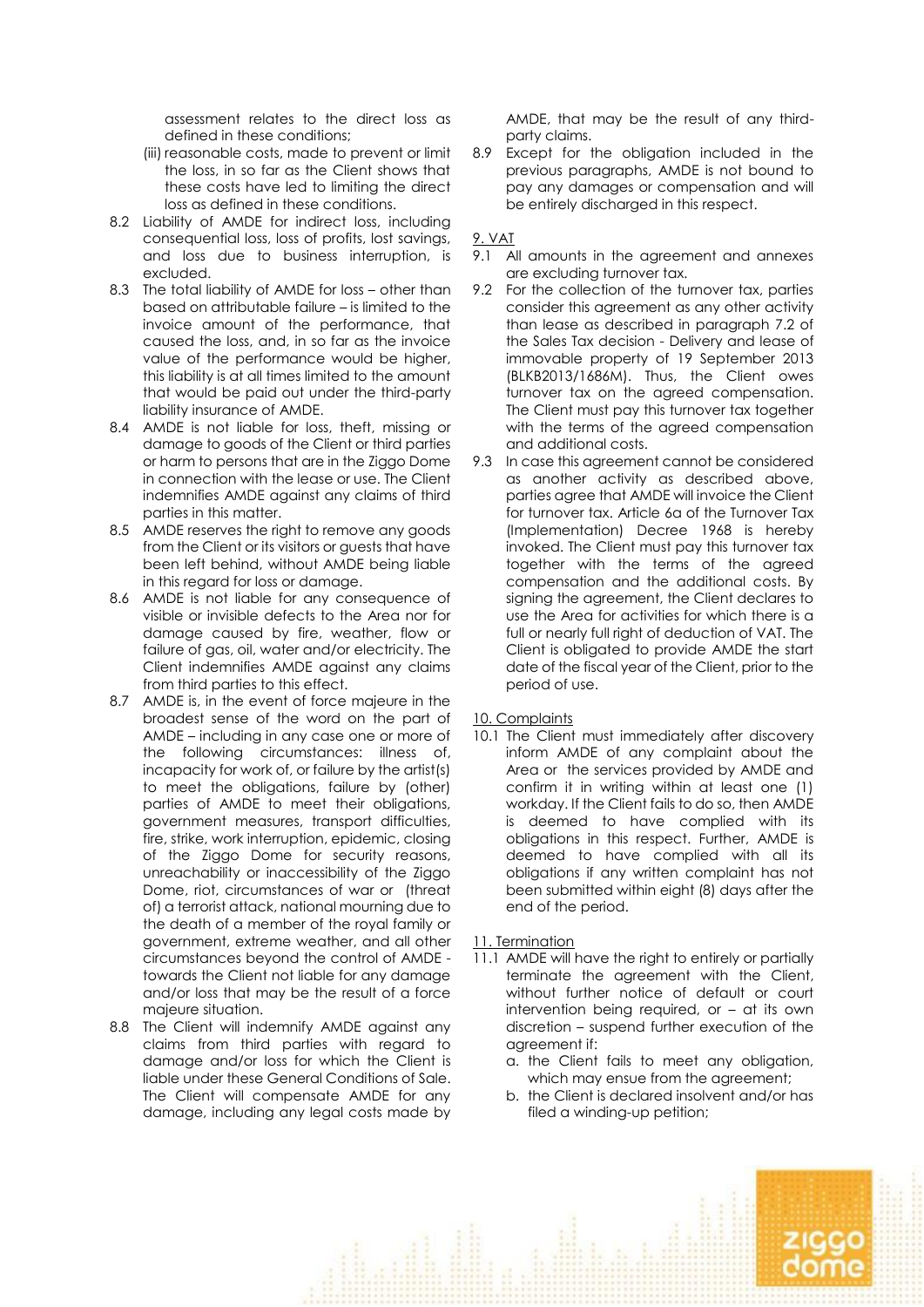- c. the Client applies for a moratorium;
- d. the Client is placed under guardianship or dies;
- e. the legal entity of the Client is dissolved, or the company of the Client is wound up.

## 12. Confidentiality

12.1 All information provided must be treated confidentially by the Client and must not be communicated to any third parties without permission from AMDE.

### 13. Nullity

13.1 The nullity of any provision of the agreement between parties and these entire General Conditions of Sale does not affect the validity of the other provisions of the agreement or the conditions. In case of nullity of any provision, parties will enter into a further agreement with regard to the subject of the provision concerned which approaches the parties' intention as closely as possible.

### 14. Applicable law and competent court

- 14.1 In all cases not provided for in these General Conditions of Sale, AMDE decides whereby the interests of the Client are taken into account in all reasonableness.
- 14.2 The agreement is governed by Dutch law.
- 14.3 Any disputes between parties in connection with the agreement will be settled exclusively by the competent court in Amsterdam.

## **§2 LEASE AREAS IN THE ZIGGO DOME**

## 15. Public event during lease period

- 15.1 The Client is aware that the Ziggo Dome is primarily intended for large scale public events. If AMDE has the opportunity to lease the Ziggo Dome to a third party for a large scale public event for a period that (entirely or partially) coincides with the lease period of the Client, then AMDE will have the right to cancel the lease, without being obligated towards the Client to pay any compensation for damage and/or costs. The Client indemnifies AMDE against any claims from third parties in this respect. If a case as referred to in this article should arise, AMDE will inform the Client thereof as soon as possible.
- 15.2 If the Client uses the Area on a day on which a Public Event takes place in the Ziggo Dome, then the Client will cause as little nuisance as possible for parties working in the Ziggo Dome. The Client is bound to immediately follow any instructions issued by AMDE.

## 16. Leased area

16.1 To the lease belong exclusively those Area(s) that are specified in the agreement and any accompanying annexes and the installations and facilities present in the Area as agreed.

### 17. Use of Area

- 17.1 Without prior written permission from AMDE, the Client is not allowed to use the Area for any other purpose than described in the agreement.
- 17.2 The Client is obliged to immediately follow any instructions issued by AMDE with regard to the use of the Area.
- 17.3 Client is not allowed to:
	- a) entirely or partially sublease the Area or give the Area in use by a third party;
	- b) make any alterations or addition to the Area or its furnishings and equipment, without permission from AMDE;
	- c) remove or cover any advertising from the partners of AMDE inside or outside the Area without permission from AMDE;
	- d) place any objects inside the Area or its direct vicinity or affix any items to the floor, walls, ceilings, or parts of the furnishings;
	- e) use the Area in such a manner that nuisance is caused to the users of the adjacent rooms or areas or its surroundings; and
	- f) act in and in the vicinity of the Area contrary to the fire safety concept applicable to the Ziggo Dome (at the exclusive discretion of AMDE).
- 17.4 The operation of the technical equipment of AMDE, and entering so-called service areas, is exclusively done by personnel of AMDE or third parties engaged by AMDE. Use of any equipment not belonging to AMDE can only be done after consultation with and permission from AMDE and is for the Client's own risk and responsibility. The Client is liable for any damage to the equipment of AMDE as the result of incorrect operation or connection of equipment by the Client, the costs hereof will be invoiced to the Client.
- 17.5 Written permission from AMDE is required for the building of stands, exhibitions and such. Allocation of area(s) is done by AMDE. Requests thereto must be submitted to AMDE no more than 10 (ten) workdays prior to the lease period.
- 17.6 The Client is obligated to use the Area is such a manner that no law, ordinance, permit or any other government regulation is violated and that there is no danger that any government license will or can be revoked, to the exclusive assessment by AMDE.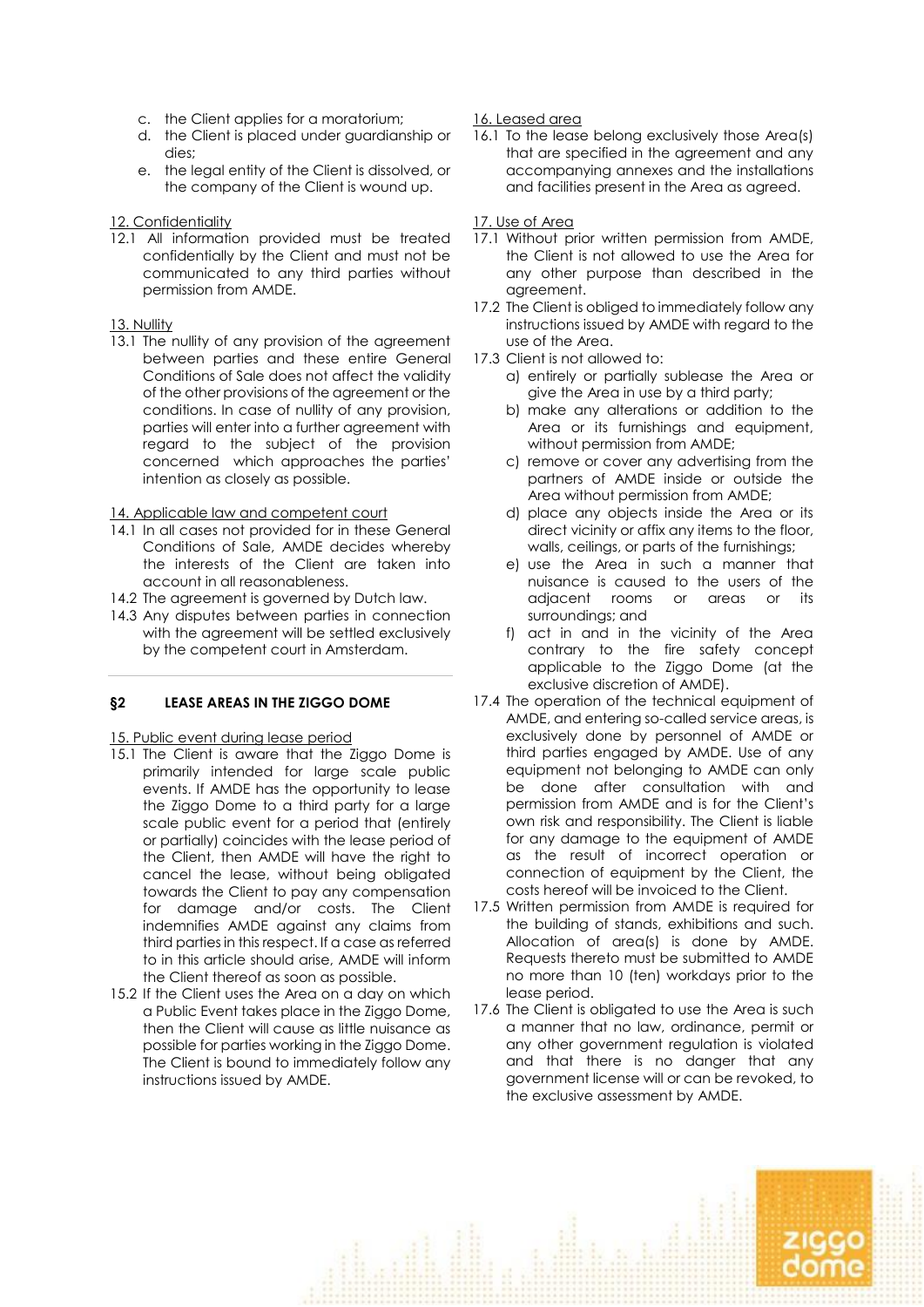- 17.7 The Client will strictly and fully observe the Tobacco Act, including but not limited to the articles in §5 regarding the smoking ban and the advertising ban as put down in article 5, and all accompanying decisions relating to the smoking ban in the Area and supervise its observance by its personnel, suppliers, and visitors. The Client is liable for the damage to AMDE as a result of violations of the Tobacco Act noted during the lease period. Further, the Client is liable for any fines imposed by the Netherlands Food and Consumer Product Safety Authority. For each violation of the foregoing, the Client will pay a directly claimable fine of €5,000 for the benefit of AMDE, without prejudice to the additional right of MADE to demand compliance from the customer and/or compensation of loss suffered.
- 17.8 The Client observes the STIVA (Campaign for Sensible Drinking) Code and the Licensing and Catering Act (2013).
- 17.9 The use and furnishing of the Area by the Client must be done in accordance with the regulations issued by the Municipality Amsterdam, urban district Zuidoost, the fire service, the police and/or other authorities.

18. Rights Business Partners AMDE

18.1 The partners of the Ziggo Dome (including, but not limited to sponsors, concession holders, suppliers) all have special use, delivery and communication rights, which rights must be honoured by the Client. This means, among other things, that no other products may be used that those carried by the sponsors, and no conflicting advertising and sponsoring is allowed, unless prior written permission is granted by AMDE and the partner concerned.

19. Safety (registration, security, calamities)

- 19.1 The Client is obliged to register all persons having access to the Area on behalf of the Client, in order to prevent that the maximum allowed number of people to the Area is exceeded. Client will submit this information to AMDE.
- 19.2 The Client is obliged to arrange for adequate security for its event and is hereto bound to exclusively engage one of the security companies indicated by AMDE.
- 19.3 AMDE has, at all times, the right to, for reasons of a (pending) calamity, respectively (pending) disturbances, vacate the Area and remove or have removed all persons and/or goods present from the Area, or disallow entry thereto. AMDE is not liable for any costs and damage, that may ensue from this for the

Client. The Client indemnifies AMDE against any third-party claims in this respect.

- 20. Delivery and time of delivery
- 20.1 Unless otherwise made known to AMDE by the Client in writing before the start of the lease period, the Client declares to have received the Area in good condition. At the end of the lease period, or at any rate on the agreed time, the Client will deliver the Area to AMDE broom clean and in the original state.
- 20.2 If the Client exceeds the time of delivery as determined in article 20.1, AMDE will have the right to (arrange for) the (excessive) cleaning, or removal, or transport, or replacement of damaged or missing items. Any costs involved, including AMDE's own personnel costs, will be owed by the Client to AMDE and will be paid by the Client to AMDE within five (5) workdays after the date of the invoice from AMDE.
- 20.3 If the Client exceeds the time of delivery as determined in article 20.1, the Client will be liable for any ensuing damage and/or loss for AMDE.

21. Sound level

- 21.1 The Client must take all necessary measures to prevent direct and indirect nuisance for neighbours. The exterior doors of the Area must remain closed during the event of the Client to prevent sound pollution. The Client must further keep a maximum sound level of 103 dB(A) for its visitors. Sound level is the LAeq level in dB(A) measured over a period of 15 minutes at the mixer on a height of 2 meter above the floor. Upon exceeding the previous, the Client will pay a directly claimable fine of €15,000 for the benefit of AMDE, without prejudice to the additional right of MADE to demand compliance from the customer and/or compensation of loss suffered.
- 22. Compensation Buma etc.
- 22.1 Any compensation due regarding Buma (Dutch Performance Rights Organization,) SENA (Foundation for the Exploitation of Neighbouring Rights), costs for advertising, advertisements and other costs and taxes relating to the Event of the Client, are for the account of the Client.

23. Suppliers and personnel of the Client

23.1 The Client guarantees that its personnel that perform work in the Area in the employment of or on behalf of Client, work safely in accordance with legislation and regulations. AMDE has the right to obligate Client to appoint a safety coordinator in this respect.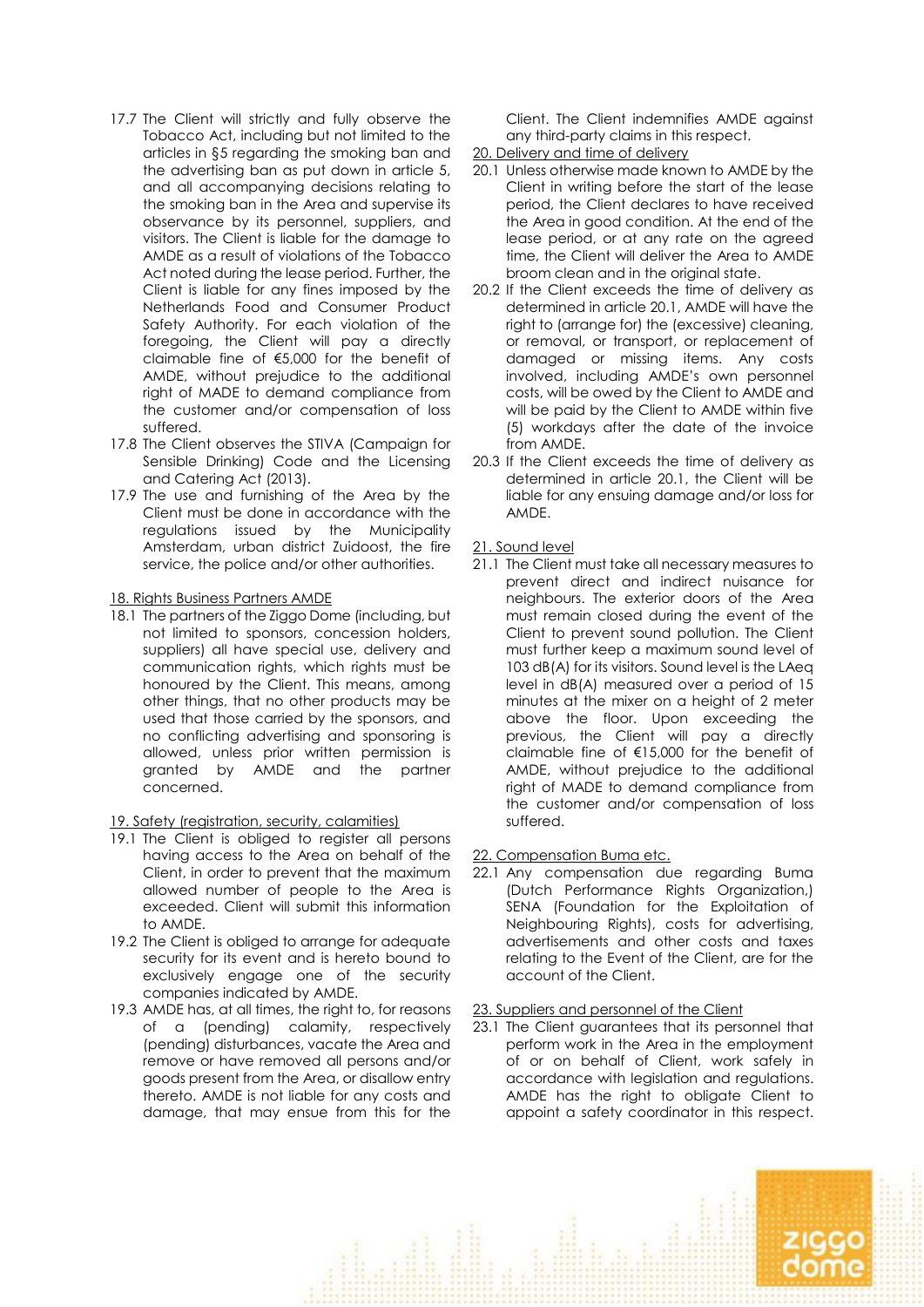AMDE has, at all times, the right to give instructions with relation to complying with safety measures.

23.2 The Client makes sure that all its personnel, and the personnel engaged by suppliers, are in the possession of a valid ID during work in the Area. The Client further sees to it that all above mentioned personnel, if applicable, are in the possession of a Dutch work permit.

### 24. Liability of the Client and insurance

- 24.1 The Client is liable towards AMDE for any damage by whatever cause on the occasion of or in connection with the lease caused by invitees or personnel from the Client to (i) AMDE, (other) visitors or personnel from AMDE and their goods, and (ii) the Area and furniture and equipment and any (other) goods present in the Area. AMDE has the right to appoint an independent third-party expert to have such damage assessed after any damage has been caused.
- 24.2 The building in which the Area is located, is insured against fire damage. Any increase in this and any other current insurance premiums, that are or become owed due to the manner in which the Client makes use of the Area, must be compensated by the Client to AMDE.
- 24.3 The Client is bound to take out adequate insurance and pay the premiums due, such that any damage and/or loss suffered by AMDE or third parties as a result of the Client's activities, will be covered. The Client also guarantees AMDE that the suppliers engaged by Client are adequately insured. The Client will submit the insurance policy to AMDE upon request.

## **§3 EXCLUSIVE USE PARTNER UNIT AND OTHER AREAS ON THE LIVE AVENUE**

25. Area Live Avenue

25.1 Area(s) for use are exclusively those area(s) that are specified in the agreement and any accompanying annexes.

### 26. Access Live Avenue

- 26.1 The Live Avenue is exclusively accessible during Public Events. The Live Avenue is not accessible during Private Events or on days on which no Event takes place.
- 26.2 The Live Avenue is only accessible for persons who are in the possession of a valid Admission Ticket. The Live Avenue is accessible through the entrance indicated on the Admission Ticket in question or through another entrance as indicated by AMDE, and from the time

indicated by AMDE, as stated on the Admission Ticket or accompanying documents.

- 26.3 AMDE reserves the right to verify whether the Client and its guests have a valid Admission Ticket. For this purpose, they have access to the Area on the Live Avenue.
- 26.4 Persons under 18 are exclusively allowed entrance to the Live Avenue when accompanied by an adult. Visitors under 18 are not allowed entrance to night events.

### 27. Use Area Live Avenue - General

- 27.1 The Client and its guests will use the Area for no other purpose than normal recreational activities.
- 27.2 The Area must be used without nuisance or hindrance to other visitors of the Ziggo Dome.
- 27.3 The visitors of the Area, including the Client and its guests, are not entitled to bring any items or goods inside as described in the Company Rules. Furthermore, the Client or any other visitor is not allowed to bring audio equipment.
- 27.4 The Client is obliged to immediately follow each instruction from AMDE with regard to the use of the Area.

### 28. Use Area Live Avenue - Partner Unit

- 26.5 During certain Events, as indicated by AMDE, it is not allowed to consume drinks or food or make use of glassware.
- 26.6 During Events allocated by AMDE, all lighting and all screens in the Partner Unit must be turned off.
- 26.7 Without prior permission from AMDE, the Client is not allowed to advertise either inside the Partner Unit (e.g. by making use of the screens present in the Unit) or outside.

### 29. Means of payment Live Avenue

29.1 Payments on the Live Avenue can exclusively be made by means of payment as instructed by AMDE (such as e.g. consumption tokens or payment card. The Client arranges for its guests to be in the possession of this means of payment. Requests for derivations and special requirements are submitted to AMDE.

### 30. Rights Business Partners AMDE

30.1 The Client will, at all times, respect the rights of the Business Partners, which all have special use, delivery, and publicity rights, and the members of Ziggo Dome.

### 31. Liability of the Client

31.1 The Client is liable for any and all damage that it or each visitor to the Area, including its guests, causes in connection with the use of the